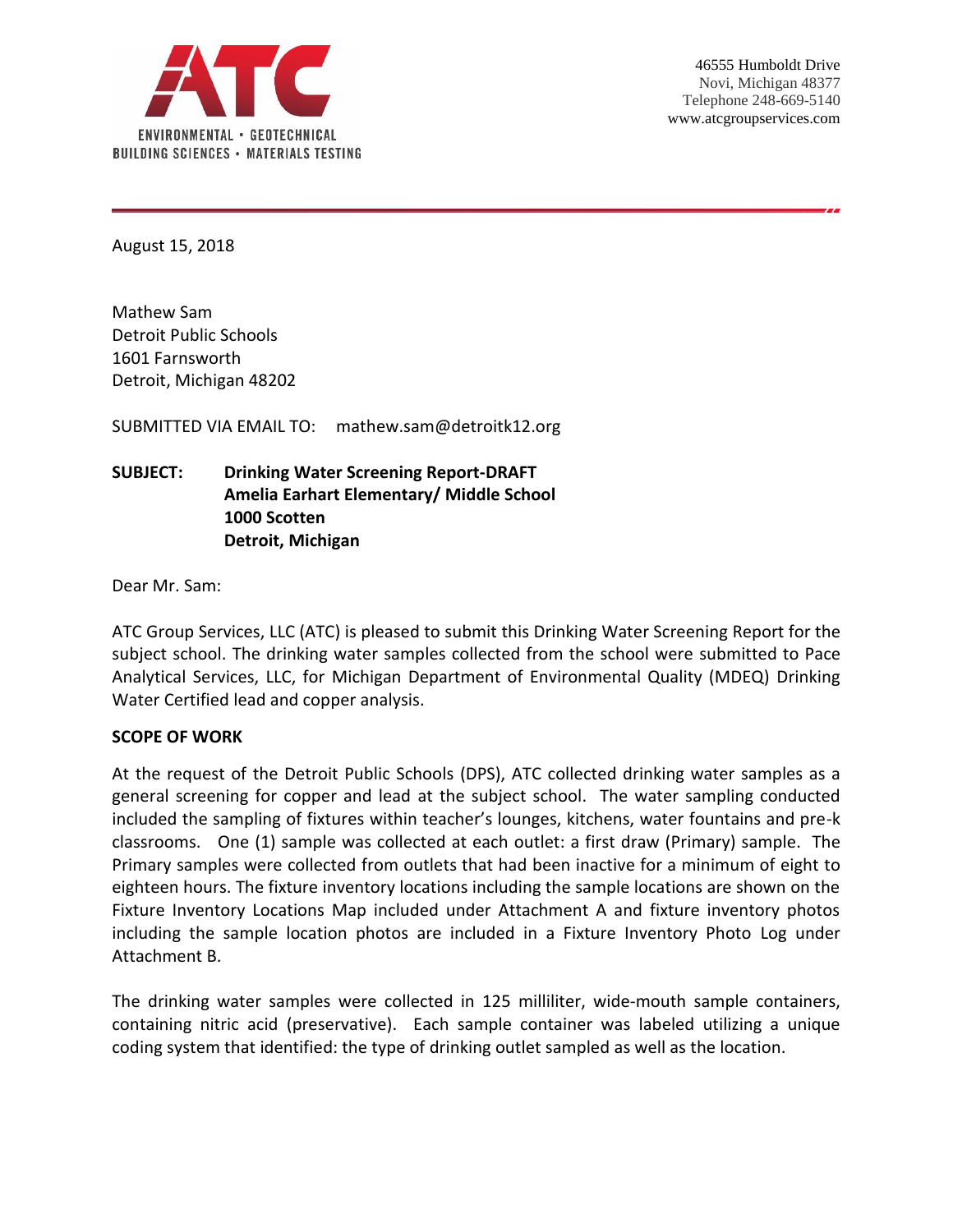

The samples were transported under chain of custody to Pace Analytical Services, LLC, located at 5560 Corporate Exchange Ct. SE Grand Rapids, MI for MDEQ drinking water certified lead and copper analysis, using analytical method EPA 200.8 rev 5.4.

### **FINDINGS**

Analytical results indicate that none of the samples analyzed were above the EPA recommended limits of 15 micrograms per liter (ug/L) for lead. None of the samples analyzed were above the EPA recommended limits of 1300 micrograms per liter (ug/L) for copper. The table below summarizes the analytical results for the samples submitted. The laboratory analytical reports and chain of custody are provided in Attachment C.

| Sample Number            | Location              | Description                           | <b>Total Lead</b><br>(ug/l) | <b>Total Copper</b><br>(ug/l) |
|--------------------------|-----------------------|---------------------------------------|-----------------------------|-------------------------------|
| 1-Hall@office-DWF-8      | Hall near the office  | Drinking water<br>fountain - left     | $<$ 1.0 ug/L                | $205 \text{ ug/L}$            |
| 1-Hall@office-DWF-9      | Hall near the office  | Drinking water<br>fountain - left     | $<$ 1.0 ug/L                | $218$ ug/L                    |
| 1-Kitchen-KF-3           | Kitchen - east wall   | 3 chamber sink, left                  | $<$ 1.0 ug/L                | 241 ug/L                      |
| 1-Kitchen-KF-5           | Kitchen - east wall   | 3 chamber sink,<br>right              | $<$ 1.0 ug/L                | $312 \text{ ug/L}$            |
| 1-Kitchen-KF-6           | Kitchen - east wall   | Kitchen faucet - dish<br>washing sink | $<$ 1.0 ug/L                | 266 ug/L                      |
| 1-Hall@door22-DWF-<br>10 | Hall next to door #22 | Drinking water<br>fountain - left     | $<$ 1.0 ug/L                | 279 ug/L                      |
| 1-Hall@door22-DWF-<br>11 | Hall next to door #22 | Drinking water<br>fountain - right    | $<$ 1.0 ug/L                | 268 ug/L                      |
| 1-Hall@C109-DWF-13       | Hall next to C109     | Drinking water<br>fountain - right    | $<$ 1.0 ug/L                | 465 ug/L                      |

Table 1 – Water Testing Results (August 13, 2018)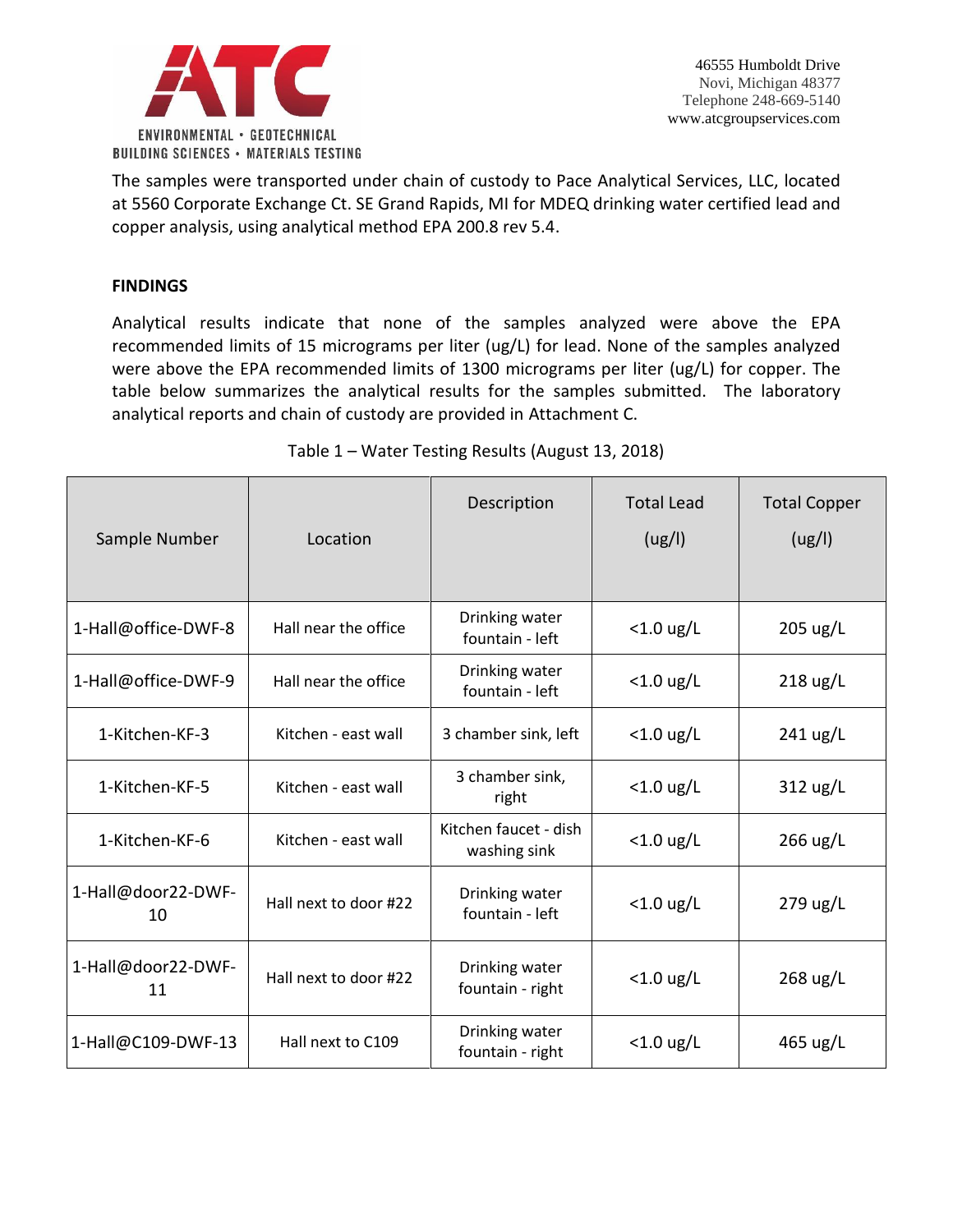

| Sample Number      | Location                           | Description                        | <b>Total Lead</b><br>(ug/l) | <b>Total Copper</b><br>(ug/l) |
|--------------------|------------------------------------|------------------------------------|-----------------------------|-------------------------------|
| 1-Hall@C209-DWF-14 | Hall next to C209                  | Drinking water<br>fountain - left  | $1.9 \text{ ug/L}$          | 514 ug/L                      |
| 1-Hall@C209-DWF-15 | Hall next to C209                  | Drinking water<br>fountain - right | $2.2 \text{ ug/L}$          | 496 ug/L                      |
| 1-B120-KF-16       | In room B120<br>(teacher's lounge) | Kitchen faucet                     | $<$ 1.0 ug/L                | 455 ug/L                      |
| 1-A103-CF-17       | In room A103<br>(headstart)        | Classroom faucet<br>with bubbler   | $<$ 1.0 ug/L                | 247 ug/L                      |
| 1-A106-CF-18       | In room A106<br>(headstart)        | Classroom faucet<br>with bubbler   | $<$ 1.0 ug/L                | $254 \text{ ug/L}$            |
| 1-A108-CF-19       | In room A108<br>(headstart)        | Classroom faucet<br>with bubbler   | $1.1 \text{ ug/L}$          | 355 ug/L                      |
| 1-Hall@A119-DWF-20 | In hall across from<br>room A119   | Drinking water<br>fountain - left  | $<$ 1.0 ug/L                | $228 \text{ ug/L}$            |
| 1-Hall@A119-DWF-21 | In hall across from<br>room A119   | Drinking water<br>fountain - right | $<$ 1.0 ug/L                | $213 \text{ ug/L}$            |
| 1-A119-KF-22       | In room A119<br>(cafeteria)        | Kitchen faucet                     | $<$ 1.0 ug/L                | $255 \text{ ug/L}$            |
| 2-Hall@A217-DWF-26 | In hall across from<br>room A217   | Drinking water<br>fountain - left  | $<$ 1.0 ug/L                | 246 ug/L                      |
| 2-Hall@A217-DWF-27 | In hall across from<br>room A217   | Drinking water<br>fountain - right | $<$ 1.0 ug/L                | $217$ ug/L                    |
| 2-A217-KF-28       | In room A217 Cafeteria             | Kitchen faucet                     | $<$ 1.0 ug/L                | $210 \text{ ug/L}$            |

Key: NA - Not Analyzed

ug/L- micrograms per liter /parts per billion (ppb)

Analysis of samples in the building did not exceed the MCL for either lead or copper. See recommendations below.